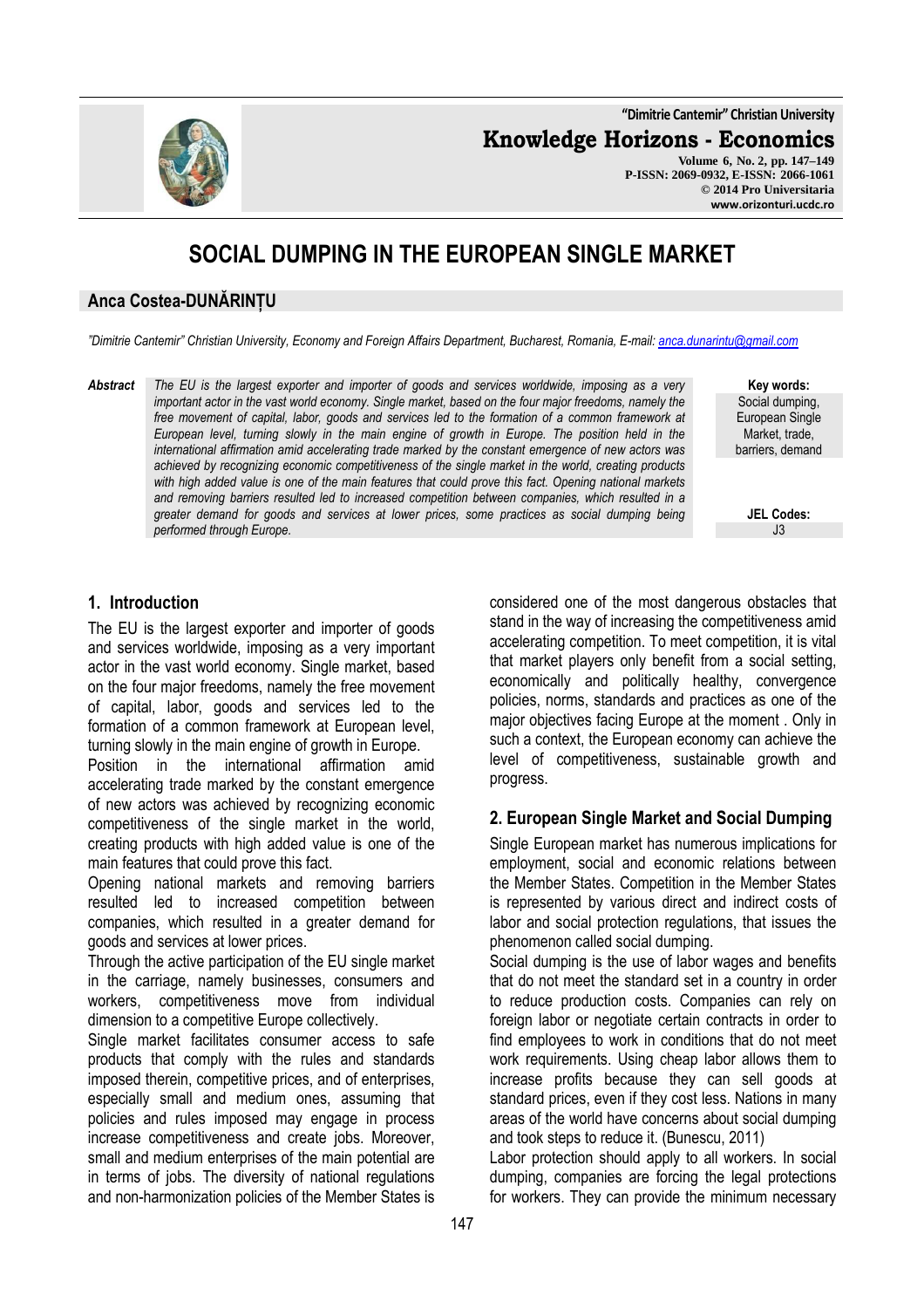to satisfy the law, or disregard requirements. Their workers earn less money than employees with comparable jobs and do not have access to the benefits and protection supported by standards. Companies can relocate in search of work force in a foreign country, causing loss of jobs in a nation in this process, while bringing their contribution to the creation of jobs in the established country.

 The workers of these companies may be immigrants or residents of economically disadvantaged areas. Their bargaining power is limited because of their low social status and the job offer, even at low wages, is too tempting to decline, and thus workers will agree to contracts that do not meet industry standards or even would bring some shortcomings. Social dumping even can allow companies to move their production to avoid not only higher wages but also increased taxes.

Critics argue that social dumping companies get an unfair advantage by cutting costs, being well positioned in the market, given that other companies comply with standards and labor practices. This is a particular concern if the process involves moving to a country to take advantage of a special offer on working conditions. Companies can attract foreign investment by granting concessions, this allowing company to move to countries with already favorable labor laws and get even more favorable treatment from the government to do business there. (COM, 2010)

Other economists and market analysts argue that what some call "social dumping "is simply the mechanism of manifestation of market conditions. Companies will look for ways to reduce cost of production, including considering relocating to take advantage of better business conditions. This suggests that nation's counterargument is to take account of their own labor laws to determine whether it is possible to modify the regulatory climate to encourage businesses to stay.

Social dumping is a practice that involves the export of goods from a country with weak or poorly standards on labor, if the exporter costs are artificially lower than its competitors in countries with higher standards therefore representing an unfair advantage in international trade. It results from differences in direct and indirect costs of labor, which is a significant competitive advantage for businesses in a single country, with possible negative consequences for social and labor standards in other countries.

The creation of the single European market exposes businesses operating in the context of national markets to competition with others from other Member States. This means that the pressure will be exerted on businesses with high direct wage costs to ensure productivity enabling them to compete with businesses in other, lower wage costs. This competition aimed at rewarding productivity was one of the objectives of the Single European Market.

However, national systems of labor law and social protection require indirect costs of labor in enterprises, such as the costs of compliance with labor standards and costs of contributions to social security systems. Decreased labor and social standards in some Member States may involve lower costs for indirect labor for enterprises in the Member States. The result is to provide businesses in those countries with lower indirect costs of labor and gain competitive advantage compared to companies in the Member States with more stringent regulation of labor and social standards. This advantage may be offset by other factors favoring firms in countries with higher standards and social work such as better transport infrastructure and a workforce better prepared and qualified. However, differences in direct and indirect costs of labor can be a significant competitive advantage.

As a result of what was called "social competition policy regime" between Member States, national governments will be under pressure to reduce labor and social standards, in order to ease the burden of high wage labor costs on businesses. Then, companies-especially multinationals - will be tempted to locate the new investments, or even relocate existing in countries with lower standards of social work and help to reduce indirect labor costs.

In 2007-2008, the European Court of Justice (ECJ) in its judgments on the Viking, Laval and Rüffert imposed strict limits on attempts to use collective bargaining and the right to strike as measures against social dumping. In the two previous cases, the ECJ ruled that although collective action constitutes a restriction on freedom to provide cross-border services, it may be justified in certain circumstances. If Viking, this justification has a general interest such as the protection of workers. In addition, collective action must be adequate to ensure that the legitimate objective pursued, and should not go beyond what is necessary to achieve that objective. In Laval, the ECJ ruled that industrial action is a violation of the freedom to provide services where imposition aims terms and conditions for foreign businesses in excess of the minimum prescribed by national legislation. Similarly, if Rüffert ECJ restricts the scope of social clauses in public contracts labor standards established by law or collective agreements universally applicable. In both cases, the ECJ refers to Directive 96 /71 on posted workers. In accordance with Article 3 of the Directive, only the terms and conditions established by law or by collective agreements universally applicable, apply to workers posted.(Laval Case, Eurofound)

Social dumping presents two scenarios in conflict with institutional arrangements for the formulation and